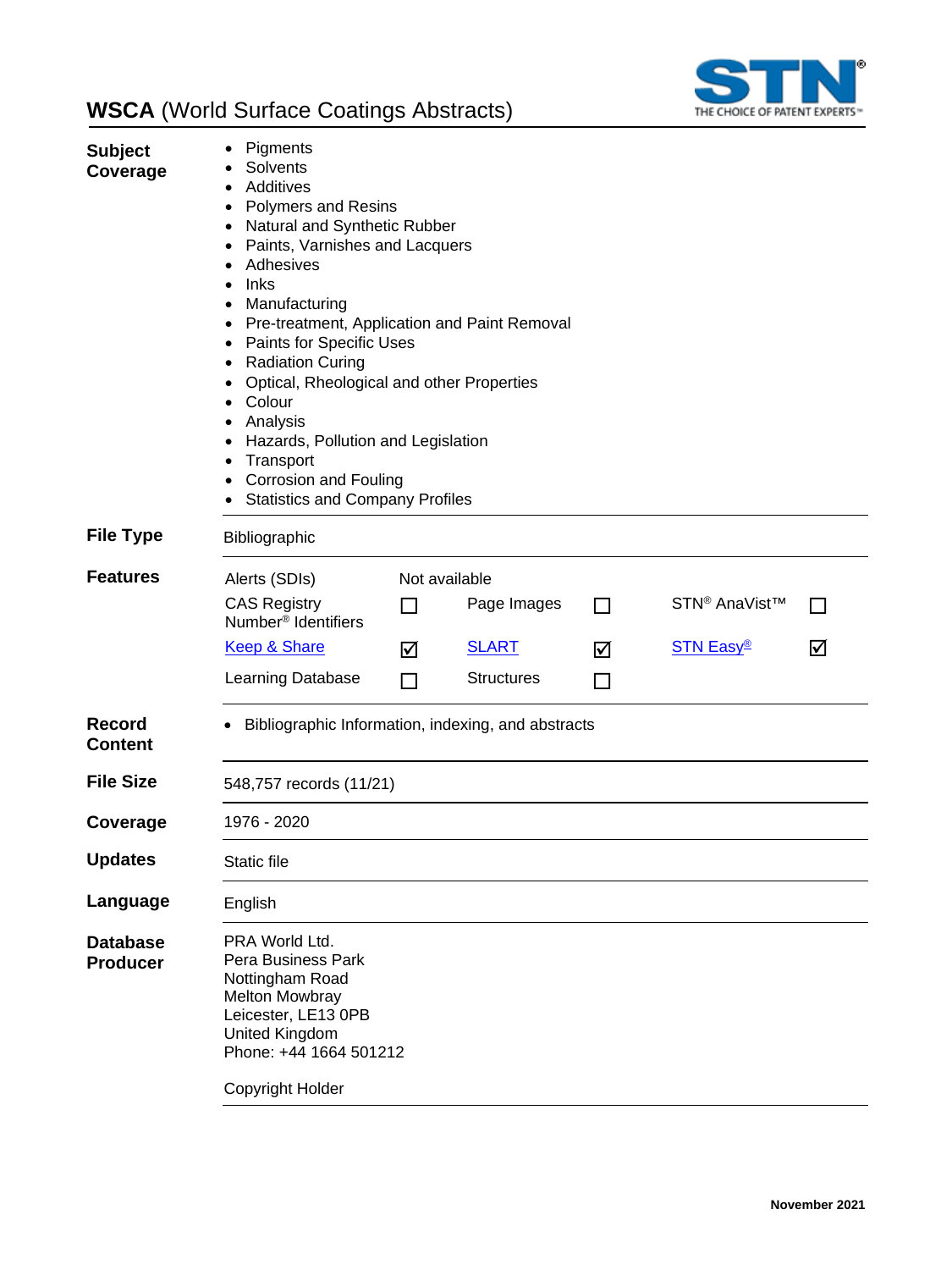2 **WSCA**

| <b>Database</b><br><b>Supplier</b> | <b>FIZ Karlsruhe</b><br><b>STN Europe</b><br>P.O. Box 2465<br>76012 Karlsruhe<br>Germany<br>Phone: +49 7247 808-555<br>+49 7247 808-259<br>Fax:<br>Email: helpdesk@fiz-karlsruhe.de                                                              |
|------------------------------------|--------------------------------------------------------------------------------------------------------------------------------------------------------------------------------------------------------------------------------------------------|
| <b>Sources</b>                     | Journals<br>Patents (until 2013)<br>Conference contributions<br>$\bullet$<br>Reports<br>Legislation and Standards<br><b>Books</b><br><b>Dissertations</b>                                                                                        |
| <b>User Aids</b>                   | Online Helps (HELP DIRECTORY lists all help messages available)<br>٠<br><b>STNGUIDE</b>                                                                                                                                                          |
| <b>Clusters</b>                    | <b>ALLBIB</b><br><b>AUTHORS</b><br><b>BUSINESS</b><br><b>CHEMENG</b><br><b>CHEMISTRY</b><br><b>COMPANIES</b><br><b>CORPSOURCE</b><br><b>ENGINEERING</b><br><b>MATERIALS</b><br><b>POLYMERS</b><br><b>STN Database Clusters information (PDF)</b> |
| <b>Pricing</b>                     | Enter HELP COST at an arrow prompt.                                                                                                                                                                                                              |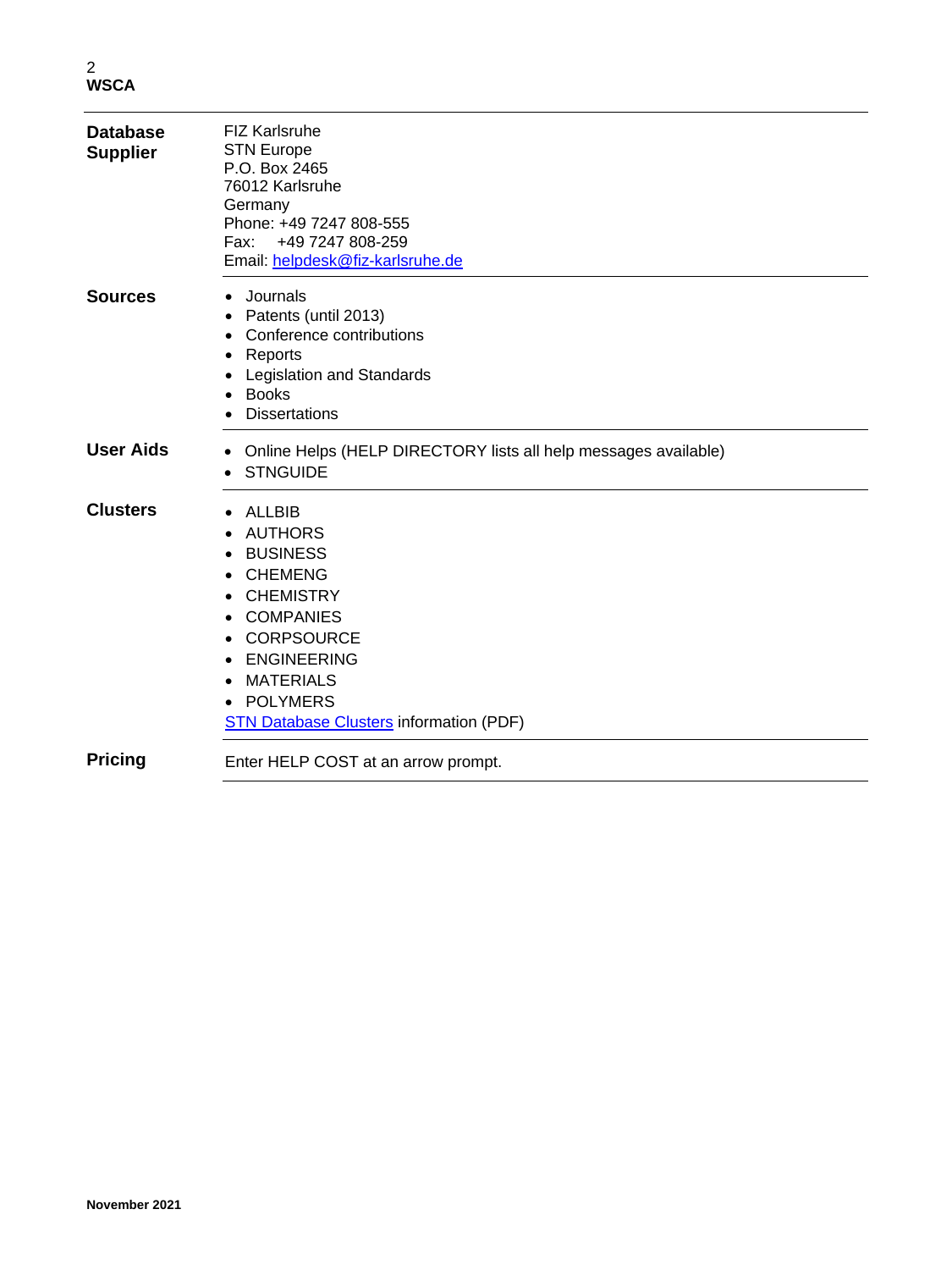## **Search and Display Field Codes**

Fields that allow left truncation are indicated by an asterisk (\*).

### **General Search Fields**

| <b>Search Field Name</b>                                                                                                                                                                                                                     | <b>Search</b><br>Code | <b>Search Examples</b>                                                                                          | <b>Display</b><br><b>Codes</b>       |
|----------------------------------------------------------------------------------------------------------------------------------------------------------------------------------------------------------------------------------------------|-----------------------|-----------------------------------------------------------------------------------------------------------------|--------------------------------------|
| Basic Index* (contains single<br>words from title (TI), abstract<br>(AB), index term (IT),<br>supplementary term (ST),<br>chemical name (CN) (5),<br>geographic term (GT) (5), trade<br>name (TN) (5) and corporate<br>name (CO) (5) fields) | None<br>or<br>/BI     | S AQUEOUS RESIN DISPERSION<br>S POWDER COATING#(L)MEDIC?<br>S DOW CHEMICAL<br>S DOWANOL PNP<br>S ?FLUOROCARBON? | TI, AB, IT, ST,<br>CN, GT, TN,<br>CO |
| <b>Accession Number</b>                                                                                                                                                                                                                      | /AN                   | S 407021/AN                                                                                                     | AN                                   |
| Author<br>Chemical Name* (5)                                                                                                                                                                                                                 | /AU<br>/CN            | S QUINTEN M/AU<br>S PHOSPHONYL CHLORIDE/CN                                                                      | AU<br>CN, TN                         |
| (incl. trade names)<br><b>Classification Code</b>                                                                                                                                                                                            | /CC                   | S ?THIAZ?/CN<br>S 71/CC                                                                                         | CC                                   |
| (code and text) (1)                                                                                                                                                                                                                          |                       | S TESTING METHODS/CC                                                                                            |                                      |
| <b>Controlled Term</b><br>Corporate Name (1,5)                                                                                                                                                                                               | /CT<br>/CO            | S LIGHT SCATTERING/CT<br>S DOW CHEMICAL/CO                                                                      | <b>CT</b><br>CO                      |
| Document Number                                                                                                                                                                                                                              | /DN                   | S 95-07021/DN                                                                                                   | <b>DN</b>                            |
| Document Type                                                                                                                                                                                                                                | /DT                   | S P/DT                                                                                                          | DT                                   |
| (code and text)                                                                                                                                                                                                                              | (or $/TC$ )           | S PATENT/DT                                                                                                     |                                      |
| Entry Date (2)                                                                                                                                                                                                                               | /ED<br>(or /UP)       | S ED>=JAN 2003                                                                                                  | not displayed                        |
| Geographic Term (5)                                                                                                                                                                                                                          | /GT                   | S WESTERN AUSTRALIA/GT                                                                                          | GT                                   |
| Index Term<br>(incl. controlled terms)                                                                                                                                                                                                       | /IT                   | S HYDROXYLATED COMPOUNDS/IT                                                                                     | IT                                   |
| Journal Title                                                                                                                                                                                                                                | /JT                   | S COLLOID POLYM?/JT                                                                                             | SO, JT                               |
| Language                                                                                                                                                                                                                                     | /LA                   | S L7 AND EN/LA<br>S ENGLISH/LA                                                                                  | LA                                   |
| (ISO code and text)<br>Patent Assignee (1,5)                                                                                                                                                                                                 | /PA                   | S ARMCO INC/PA                                                                                                  | PA                                   |
|                                                                                                                                                                                                                                              | (or $/CS$ )           |                                                                                                                 |                                      |
| Patent Country (5)<br>(WIPO code and text)                                                                                                                                                                                                   | /PC                   | S GB/PC<br>S UNITED KINGDOM/PC                                                                                  |                                      |
| Patent Number (3,5)                                                                                                                                                                                                                          | /PN                   | S US5326594/PN                                                                                                  | P <sub>1</sub>                       |
| Publication Year (2,4)                                                                                                                                                                                                                       | /PY                   | S 1992-1994/PY                                                                                                  | PI                                   |
| Source                                                                                                                                                                                                                                       | /SO                   | S AM? PAINT J?/SO<br>S 1990/SO AND JP/PC                                                                        | SO, PY                               |
| <b>Supplementary Term</b>                                                                                                                                                                                                                    | /ST                   | S METAL SUBSTRATE/ST                                                                                            | <b>ST</b>                            |
| <b>Title</b>                                                                                                                                                                                                                                 | T                     | S MINERAL SANDS/TI                                                                                              | TI                                   |
| Trade Name (5)                                                                                                                                                                                                                               | /TN                   | S TIN 770/TN                                                                                                    | <b>TN</b>                            |
| Year/Issue (printed WSCA) (2,5)                                                                                                                                                                                                              | Y                     | S 9509/YI                                                                                                       | not displayed                        |

**(1)** Search with implied (S) proximity is available in this field.

**(2)** Numeric search field that may be searched using numeric operators or ranges.

**(3)** Numbers are searchable in Derwent and STN format.

**(4)** Publication years of patents (P/DT) are searchable in the alphanumeric field /SO only.

**(5)** Field available until 2013.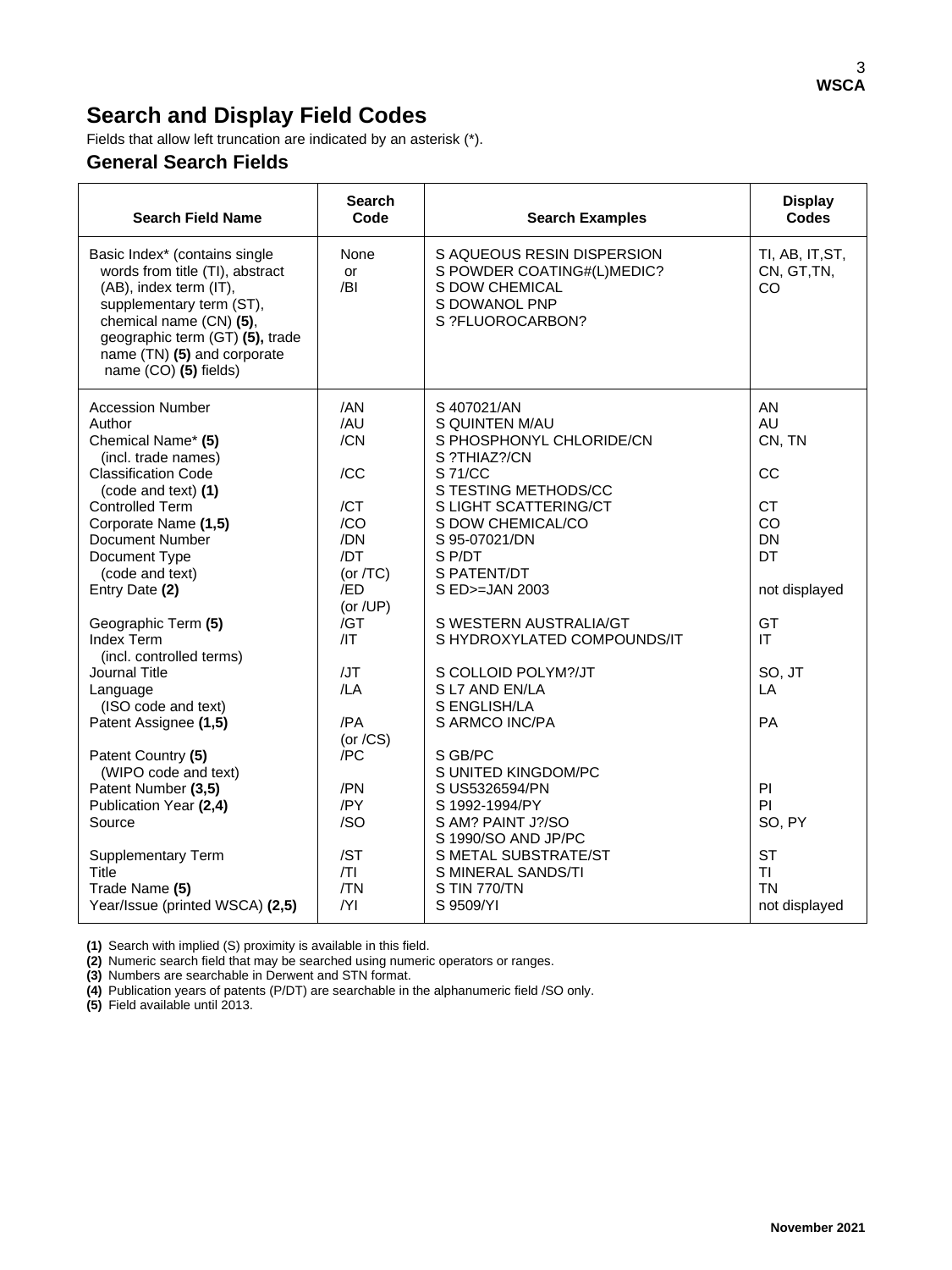### 4 **WSCA DISPLAY and PRINT Formats**

Any combination of formats may be used to display or print answers. Multiple codes must be separated by spaces or commas, e.g., D L1 1-5 TI CS. The fields are displayed or printed in the order requested.

Hit-term highlighting is available for all fields. Highlighting must be ON during SEARCH to use the HIT, KWIC, and OCC formats.

| Format                                                                                                                                                                      | Content                                                                                                                                                                                                                                                                                                                                | <b>Examples</b>                                                                                                                        |
|-----------------------------------------------------------------------------------------------------------------------------------------------------------------------------|----------------------------------------------------------------------------------------------------------------------------------------------------------------------------------------------------------------------------------------------------------------------------------------------------------------------------------------|----------------------------------------------------------------------------------------------------------------------------------------|
| AB                                                                                                                                                                          | Abstract                                                                                                                                                                                                                                                                                                                               | D TI AB                                                                                                                                |
| <b>AN</b>                                                                                                                                                                   | <b>Accession Number</b>                                                                                                                                                                                                                                                                                                                | D 1-5 AN                                                                                                                               |
| AU                                                                                                                                                                          | Author                                                                                                                                                                                                                                                                                                                                 | D AU TI                                                                                                                                |
| CC                                                                                                                                                                          | <b>Classification Code</b>                                                                                                                                                                                                                                                                                                             | D <sub>CC</sub>                                                                                                                        |
| CN (4)                                                                                                                                                                      | <b>Chemical Name</b>                                                                                                                                                                                                                                                                                                                   | D CN                                                                                                                                   |
| CO(4)                                                                                                                                                                       | Corporate Name                                                                                                                                                                                                                                                                                                                         | D <sub>CO</sub>                                                                                                                        |
| CT(1)                                                                                                                                                                       | <b>Controlled Term</b>                                                                                                                                                                                                                                                                                                                 | D CT                                                                                                                                   |
| DN (4)                                                                                                                                                                      | <b>Document Number</b>                                                                                                                                                                                                                                                                                                                 | D DN                                                                                                                                   |
| DT (TC)                                                                                                                                                                     | Document Type                                                                                                                                                                                                                                                                                                                          | D DT                                                                                                                                   |
| GT                                                                                                                                                                          | Geographic Term                                                                                                                                                                                                                                                                                                                        | D GT                                                                                                                                   |
| IT.                                                                                                                                                                         | Index Term (incl. controlled terms)                                                                                                                                                                                                                                                                                                    | D IT                                                                                                                                   |
| JT(1)                                                                                                                                                                       | Journal Title                                                                                                                                                                                                                                                                                                                          | D JT                                                                                                                                   |
| LA                                                                                                                                                                          | Language                                                                                                                                                                                                                                                                                                                               | D <sub>LA</sub>                                                                                                                        |
| PA (CS) (4)                                                                                                                                                                 | Patent Assignee                                                                                                                                                                                                                                                                                                                        | D <sub>PA</sub>                                                                                                                        |
| PI (PN) (2,4)                                                                                                                                                               | Patent Information                                                                                                                                                                                                                                                                                                                     | D <sub>PI</sub>                                                                                                                        |
| PY (1,3)                                                                                                                                                                    | <b>Publication Year</b>                                                                                                                                                                                                                                                                                                                | D <sub>PY</sub>                                                                                                                        |
| SO                                                                                                                                                                          | Source                                                                                                                                                                                                                                                                                                                                 | D <sub>SO</sub>                                                                                                                        |
| <b>ST</b>                                                                                                                                                                   | <b>Supplementary Term</b>                                                                                                                                                                                                                                                                                                              | D ST                                                                                                                                   |
| ΤI                                                                                                                                                                          | <b>Title</b>                                                                                                                                                                                                                                                                                                                           | D <sub>TI</sub>                                                                                                                        |
| TN (4)                                                                                                                                                                      | <b>Trade Name</b>                                                                                                                                                                                                                                                                                                                      | D TN                                                                                                                                   |
| <b>ABS</b><br>ALL (2)<br>DALL (2)<br><b>IALL</b><br><b>BIB (STD) (2)</b><br><b>CBIB (2)</b><br>IBIB (ISTD) (2)<br><b>IND</b><br><b>SCAN</b><br>TRIAL (TRI, SAMPLE,<br>FREE) | AN, AB<br>AN, DN, TI, AU, PA, SO, PI, DT, LA, AB, CC, IT, ST, CO, GT, CN, TN<br>ALL, delimited for post processing<br>ALL, indented with text labels<br>AN, DN, TI, AU, PA, SO, PI, DT, LA (default)<br>compressed BIB<br>BIB, indented with text labels<br>AN, CC, IT, ST, GT<br>TI, IT (random display, no answer numbers)<br>TI, IT | D ABS<br><b>D 1-3 ALL</b><br><b>D DALL</b><br><b>D IALL</b><br>D 8 BIB<br>D CBIB<br>D IBIB<br>D IND<br><b>D SCAN</b><br><b>D TRIAL</b> |
| <b>HIT</b>                                                                                                                                                                  | Hit term(s) and field(s)                                                                                                                                                                                                                                                                                                               | D HIT                                                                                                                                  |
| <b>KWIC</b>                                                                                                                                                                 | Up to 50 words before and after hit term(s) (KeyWord-In-Context)                                                                                                                                                                                                                                                                       | D KWIC                                                                                                                                 |
| <b>OCC</b>                                                                                                                                                                  | Number of occurrences of hit term(s) and field(s) in which they occur                                                                                                                                                                                                                                                                  | D OCC                                                                                                                                  |

**(1)** Custom display only.

**(2)** By default, patent numbers, application and priority numbers are displayed in STN Format. To display them in Derwent format, enter SET PATENT DERWENT at an arrow prompt. To reset display to STN format, enter SET PATENT STN.

**(3)** Publication years of patents (P/DT) are displayed in field SO only.

**(4)** Field available until 2013.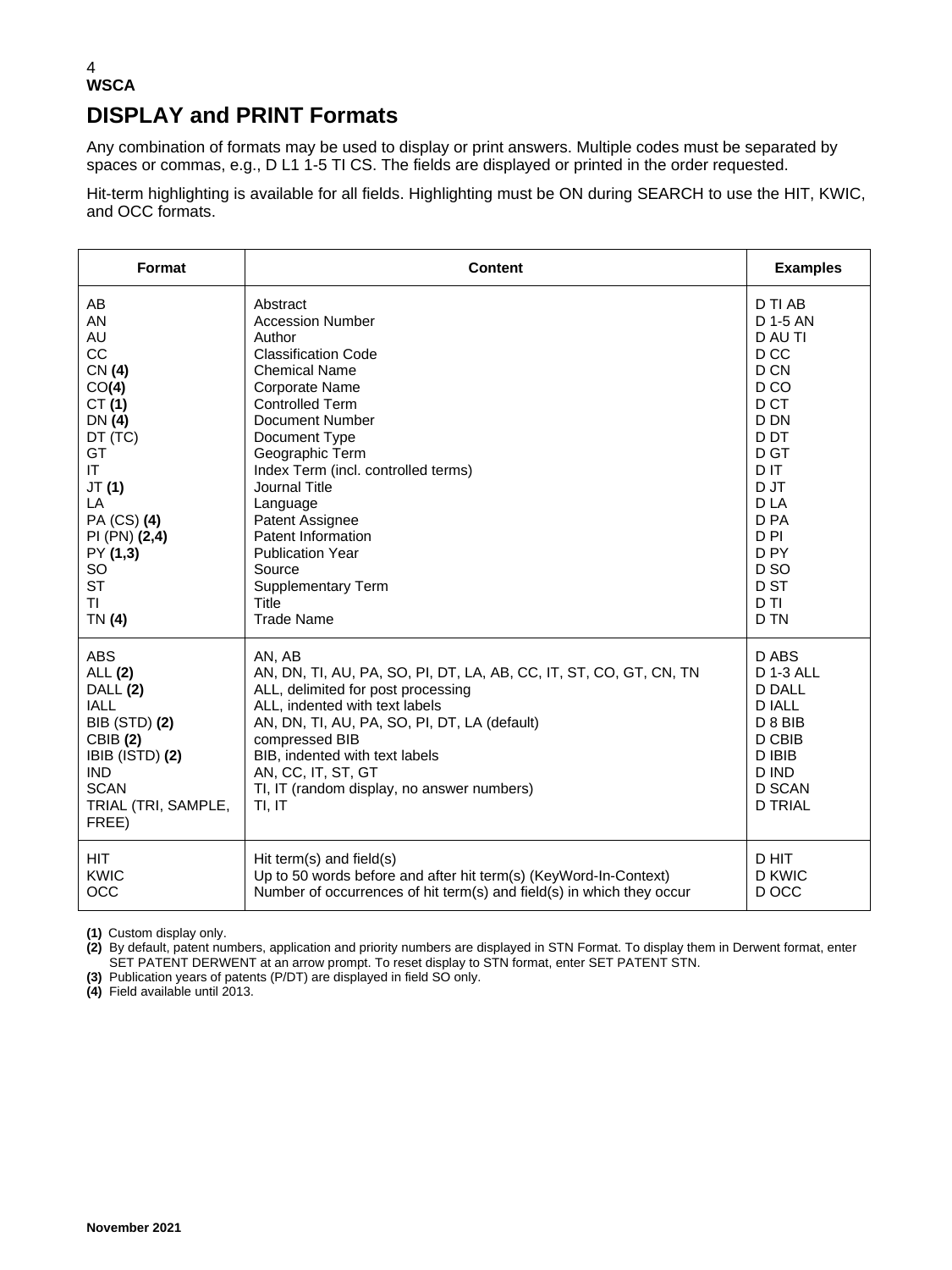## **SELECT, ANALYZE, and SORT Fields**

The SELECT command is used to create E-numbers containing terms taken from the specified field in an answer set.

The ANALYZE command is used to create an L-number containing terms taken from the specified field in an answer set.

The SORT command is used to rearrange the search results in either alphabetic or numeric order of the specified field(s).

| <b>Field Name</b>                                      | <b>Field Code</b>     | <b>ANALYZE/</b><br>SELECT(1) | <b>SORT</b> |
|--------------------------------------------------------|-----------------------|------------------------------|-------------|
| Abstract                                               | AB                    | Y(2)                         | N           |
| <b>Accession Number</b>                                | AN                    | Y                            | N           |
| Author                                                 | AU                    | Υ                            | Y           |
| <b>Chemical Name</b>                                   | CN(3)                 | Y                            | N           |
| <b>Classification Code</b>                             | CC.                   | Υ                            |             |
| <b>Controlled Term</b>                                 | <b>CT</b>             | Υ                            |             |
| Corporate Name                                         | CO(3)                 | Υ                            | Ν           |
| Document Number                                        | <b>DN</b>             | Υ                            |             |
| Document Type                                          | DT (TC)               | Υ                            |             |
| Geographic Term                                        | GT(3)                 | Υ                            | Ν           |
| Index Term                                             | ΙT                    | Υ                            |             |
| Journal Title                                          | <b>JT</b>             | Υ                            |             |
| Language                                               | LA                    | Υ                            |             |
| Patent Assignee                                        | PA (CS) (3)           | Υ                            |             |
| Patent Number                                          | PN (PI) (3)           | Υ                            |             |
| <b>Publication Year</b><br>Supplementary Term<br>Title | PY<br><b>ST</b><br>ΤI | Y<br>Y (default)             | Ν<br>Y      |
| Trade Name                                             | TN (3)                |                              | Υ           |

**(1)** HIT may be used to restrict terms extracted to terms that match the search expression used to create the answer set, e.g., SEL HIT TI.

**(2)** Appends /BI to the terms created by SELECT.

**(3**) Field available until 2013.

## **Sample Records**

#### **DISPLAY ALL (Record as of 2019)**

AN 1674632 WSCA

- TI Crosslinked polybenzoxazine coatings with hierarchical surface structures from a biomimicking process exhibiting high robustness and anticorrosion performance<br>AU Susan Zacha
- 

```
AU Susan Zachariah; Tsai-Wei Chuo; Ying-Ling Liu
    Polymer, vol.155, 24 October 2018, pp168-176
```
<https://www.sciencedirect.com/science/article/pii/S0032386118308814>

- DT Journal<br>LA English
- LA English<br>AB In this
- In this work, crosslinkable polybenzoxazine (PBz), which exhibits high surface-covering ability, strong adhesion to metal substrates, and a dense crosslinked structure resistant to corrosion molecule permeation, has been demonstrated as an effective agent for single-component anticorrosion application. Plain crosslinked PBz-based anticorrosion coating shows a protection efficiency of 96.3%. Hierarchical surface structures and hydrophobicity have been introduced to the anticorrosion coatings through a biomimicking process using lotus leaves as templates, and so as to increase the protection efficiency to an extremely high level of 99.93%. Crosslinked PBz coatings with a hierarchical surface structure and surface hydrophobicity are highly effective for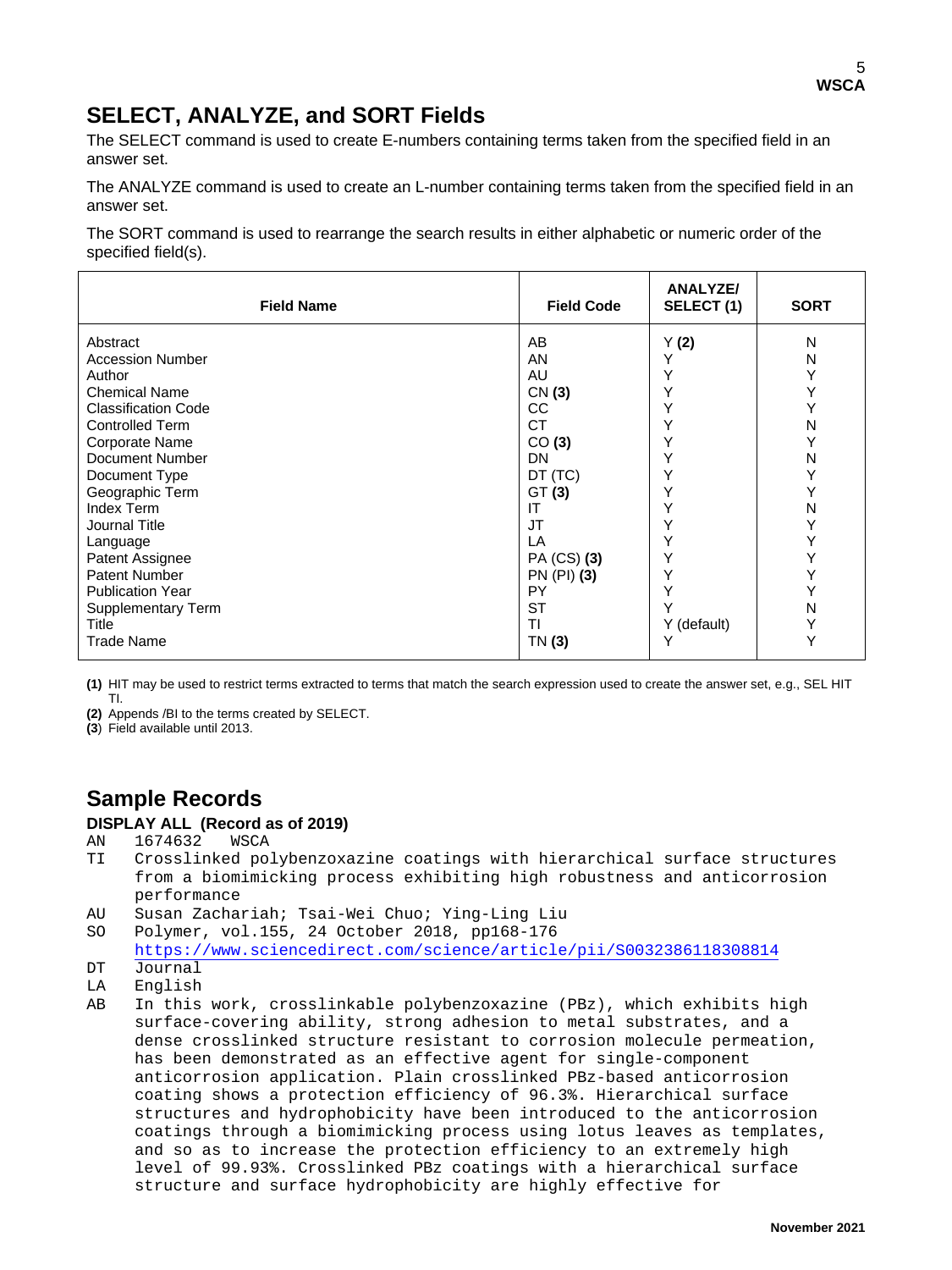#### 6 **WSCA**

 anticorrosion application. Moreover, biomimicking anticorrosion coatings have also been prepared with xanthosoma sagittifolium leaves to probe the template effect on the anticorrosion efficiency of the biomimicking coatings. Lotus leaves, rather than xanthosoma sagittifolium leaves, are the better choice for fabrication of the biomimicked anticorrosion

- coatings.<br>CC 05 Paint CC 05 Paint & Coatings: General<br>IT Paint & Coatings: General; We
- Paint & Coatings: General; Weathering, Corrosion, Fouling
- ST Biomimicking, Benzoxazine, Crosslinked polymeric coatings, Anticorrosion

#### **DISPLAY ALL (Record until 2013)**

- AN 667420 WSCA DN 08-07420<br>TI REACH(registration, evaluation
- REACH (registration, evaluation, authorisation and restriction of chemical substances): consequences for the furniture industry.<br>ROUX M-L
- AU ROUX M-L<br>SO Proc. PR
- Proc. PRA 6th International Woodcoatings Congress, 'Preserve, Protect, Prolong', Amsterdam 2008, Paper 3, 9 pp.
- DT Conference<br>LA English
- English
- AB The impact of the REACH (registration, evaluation, authorisation and restriction of chemical substances) on the coatings used by the furniture industry is explained from the perspective of a French institute. An explanation of REACH regulations is presented. Substances with high concern are those which are carcinogenic, mutagenic or toxic. Persistent, bioaccumulative and toxic substances are also of concern. The steps that the furniture industry should take in order for the coatings to be accepted under REACH regulations, are outlined.
- CC 87 Legislation and Other Official Publications
- IT Chemicals: registration/evaluation etc, European Union, requirements/furniture; Furniture: chemicals, European Union regulations &, impact/measures<br>ST HPL; carcinogenici
- HPL; carcinogenicity; mutagenicity; toxicity; European Union regulation; European Community regulation; measures<br>
GT Furope
- Europe

# **DISPLAY ALL OF PATENT (Record until 2013)**

- AN 562891 WSCA DN 03-02891<br>TI Vacuum deposition of cationic p TI Vacuum deposition of cationic polymer systems.
- PA SIGMA TECHNOLOGIES INTERNATIONAL INC<br>SO United States Patent Off. Gaz. 2002.
- SO United States Patent Off. Gaz. 2002, Vol 1263 No 4.<br>PI IIS 6468595
- PI US 6468595<br>DT Patent
- Patent
- LA English
- AB A process for forming a solid polymeric structure from flash-evaporated, vacuum-deposited, cationically-curable monomeric material is disclosed. The process comprises preparing a mixture of a cationically-curable monomer with a thermally-stable cationic photoinitiator chemicallyinactive at room temperature, flash-evaporating the mixture in vacuum to produce a vapour, condensing the vapour to produce a film, and exposing the film to a radiation source to produce a polymeric solid film.
- CC 80 Radiation Curing<br>IT Vapours: deposition :
- Vapours: deposition from, then polymerisation; Radiation: polymerisation by, after deposition from vapours
- ST APP; evaporation; vacuum deposition